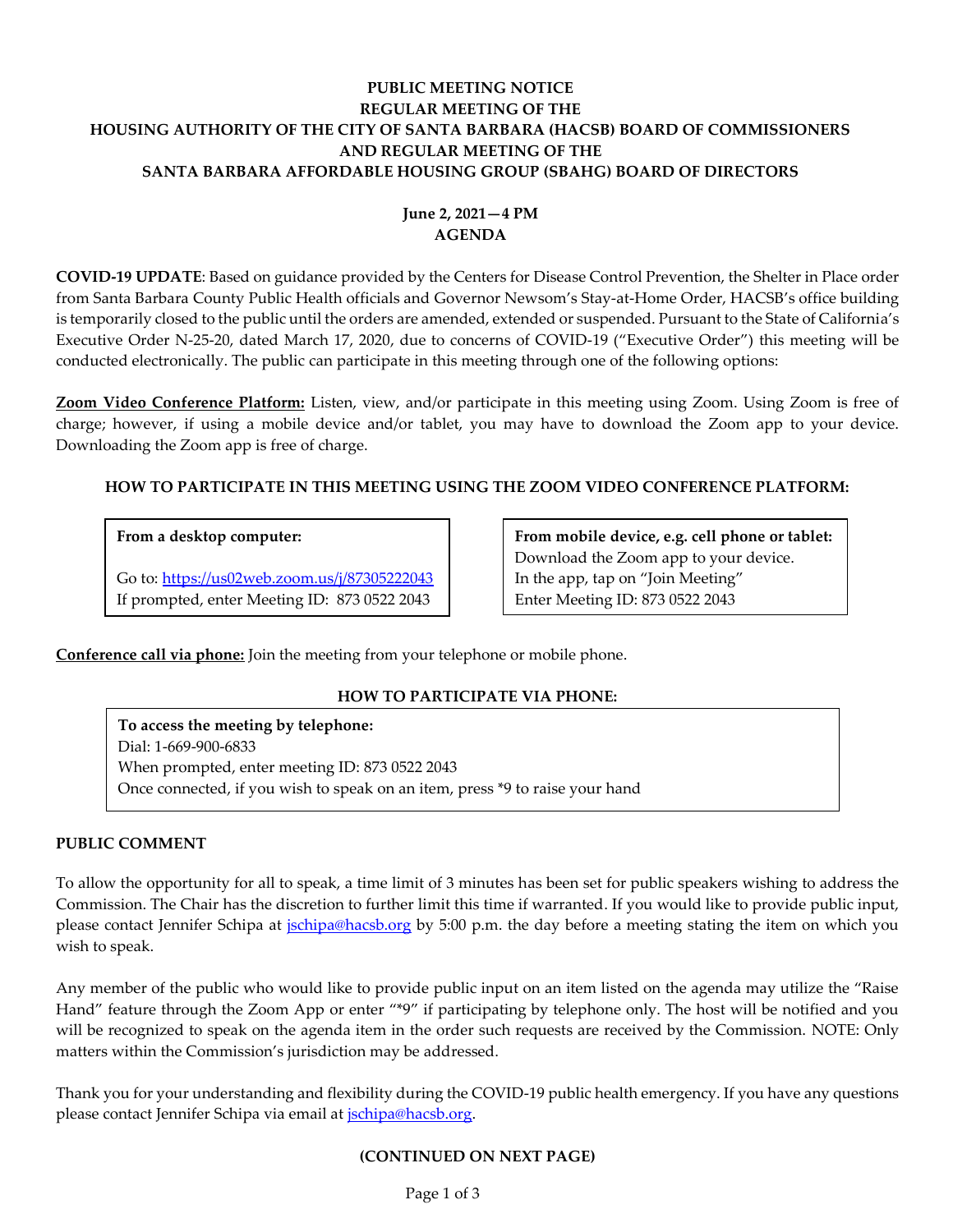| ı. | <b>Roll Call</b> |             |  |
|----|------------------|-------------|--|
|    | Faulstich        | Rowell      |  |
|    | Fenger           | Wheatley    |  |
|    | Green            | <b>Boss</b> |  |
|    | Pratt            |             |  |

**II. Public Comment** – Any member of the public may address the Housing Authority Commission and SBAHG Directors for up to three minutes on any subject within the jurisdiction of the Housing Authority and/or SBAHG that is not scheduled for a public discussion before them. The total time for this item is ten minutes.

### **III. Consideration of Minutes**

To be taken under Consent Calendar below.

#### **IV. Bills and Communications**

1. [NewsPress article on The Gardens on Hope 1](https://hacsb.org/download/meetings_2021/items/june/Item-IV.1_NewsPress-TGOH-Anniversary.pdf) st Anniversary.

2. [Noozhawk article on 2](https://hacsb.org/download/meetings_2021/items/june/Item-IV.2_Noozhawk-2nd-Story-Associates.pdf)<sup>nd</sup> Story Associates.

**V. Consent Calendar** – *The following Consent Calendar items will not usually require discussion by the Commission. Items on the Consent Calendar may be approved by a single motion. Any Consent Calendar item is open for discussion and a separate vote by the Commission upon request of any Commissioner. Should a member of the public wish to comment on an item on the Consent Calendar below, please come forward to speak at the time the Commission considers the Consent Calendar.*

### **1. Subject: Consideration of Minutes**

[Recommendation: That the HACSB Commission and SBAHG Board approve the Minutes of their May](https://hacsb.org/download/meetings_2021/items/june/Item-V.1_MINUTES-05-05-2021.pdf) 5, 2021 Regular Meeting.

# **2. Subject: Expenditures March 2021**

[Recommendation: That the Commission approve costs incurred and payments made for the month of March](https://hacsb.org/download/meetings_2021/items/june/Item-V.2_March-2021-Expenditures.pdf) 2021.

# **3. Subject: Expenditures April 2021**

[Recommendation: That the Commission approve costs incurred and payments made for the month of April](https://hacsb.org/download/meetings_2021/items/june/Item-V.3_April-2021-Expenditures.pdf) 2021.

# **4. Subject: Investment Report for the Quarter Ended March 31, 2021**

[Recommendation: That the Commission review and order filed the quarterly investment report for quarter](https://hacsb.org/download/meetings_2021/items/june/Item-V.4_Investment-Report-2021-03-31.pdf) ended March 31, 2021.

# **VI. Report of Executive Director**

# **1. Subject: Promoting Housing Choice Voucher use by Owners of Accessory Dwelling Units**

[Recommendation: That the Commission receive a presentation by Itsi House, LLC and staff on the promotion of](https://hacsb.org/download/meetings_2021/items/june/Item-VI.1_Itsi-House-and-HCV-Program.pdf)  Accessory Dwelling Units (ADUs) and the use of Section 8 Housing Choice Vouchers to encourage expansion of affordable housing availability in Santa Barbara. This report is for information only.

**2. [Subject: Renewal of Master Leases for 1020 Placido Avenue, 3030 De La Vina, 2904 State Street and 817 Olive](https://hacsb.org/download/meetings_2021/items/june/Item-VI.2_Master-Leases-Renewal-2021.pdf) Street**

Recommendation: That the Commission: (1) approve renewal of Master Lease Agreement(s) with: (a) the Council on Alcoholism and Drug Abuse (CADA) for the real property located at 1020 Placido Avenue; (b) Transition House for the real property located at 3030 De La Vina Street; (c) WillBridge of Santa Barbara, Inc. (WillBridge) for the real property located at 2904 State Street; (d) PathPoint for the real property located at 817